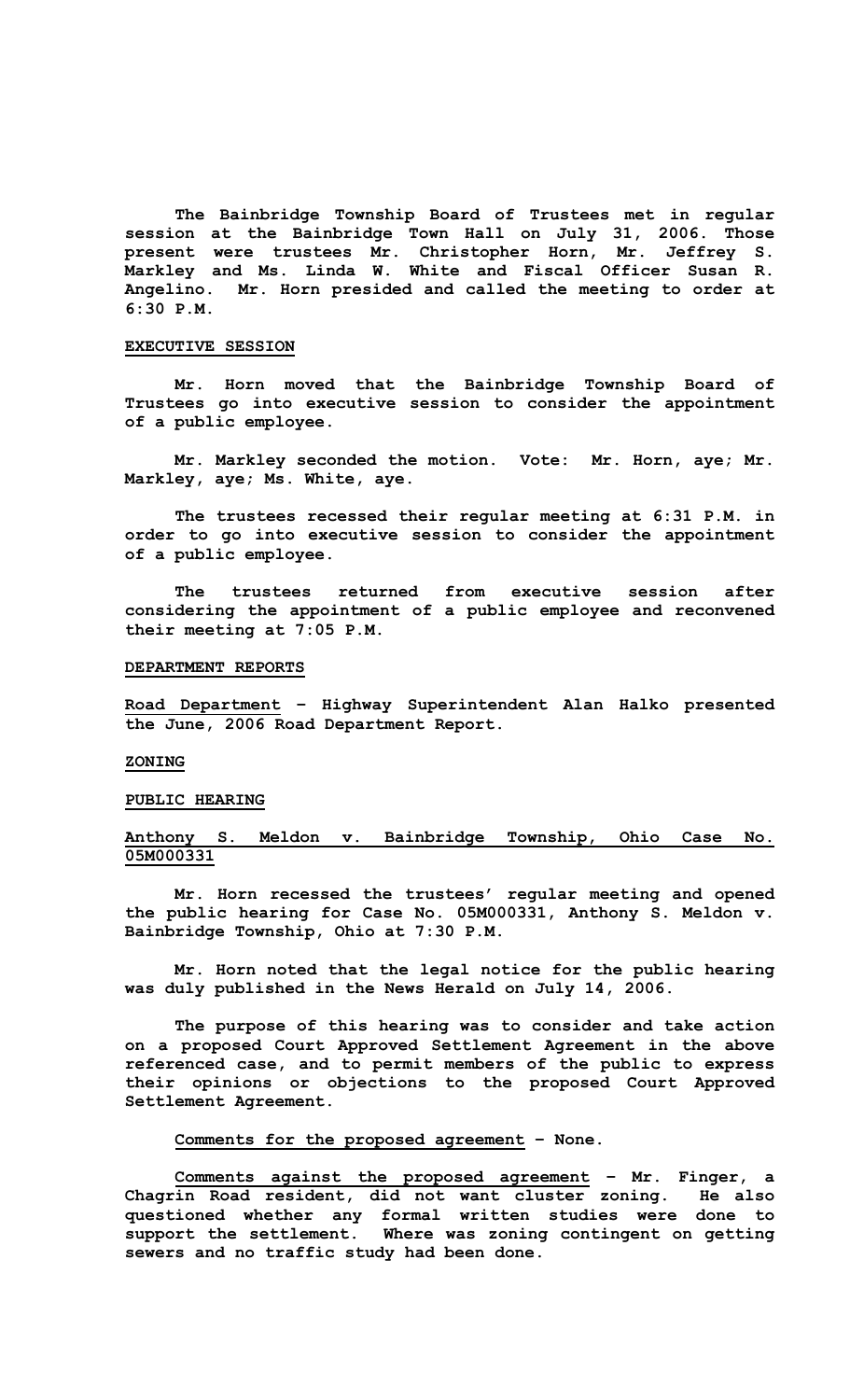**Charles Riehl, Attorney for the township said a traffic study was done and sewers were available.** 

 **Mr. Horn made a motion to close the public hearing at 7:56 P.M.** 

**Mr. Markley seconded the motion that passed unanimously.** 

## **TOWN HALL/OTHER**

### **NEW BUSINESS**

### **ELC SENIOR HOUSING**

 **Aaron Pechota, Vice-President of the NRP Group met with the trustees to discuss possible development opportunities for the ELC and surrounding area. He discussed moderate income senior housing as a possibility.** 

#### **CHAGRIN FALLS PARK – PROPERTY PURCHASE**

 **Jennifer Harris, a property owner in Chagrin Falls Park, discussed her experience with the CDC when considering building a house. She commented that the remarks by a CDC representative, in last week's Chagrin Valley Times, were inaccurate. She also discussed recent vandalism on the property she owns in Chagrin Falls Park.** 

# **EARLY LEARNING CENTER OPTIONS**

 **The trustees met with Architect Steve Ciciretto for a discussion on options for the ELC. They included:** 

# **Preliminary Demolition Pricing**

**Phase I study to determine environmental hazards - \$ 1,000.00 Building Demolition - \$217,000.00** Abatement (if required) - **Particular 1996** 2

# **Costs to keep the building and "moth ball" it until further use is determined**

Winterize plumbing system  $$20,000.00$ **Short term roof repairs \$15,000 - \$20,000.00** 

 **The trustees were in general agreement for Steve Ciciretto to get quotes for roof repair and Phase I study and also for repair of door downstairs.** 

 **A resident asked why the school board was handing over the ELC to us with needed roof repairs.**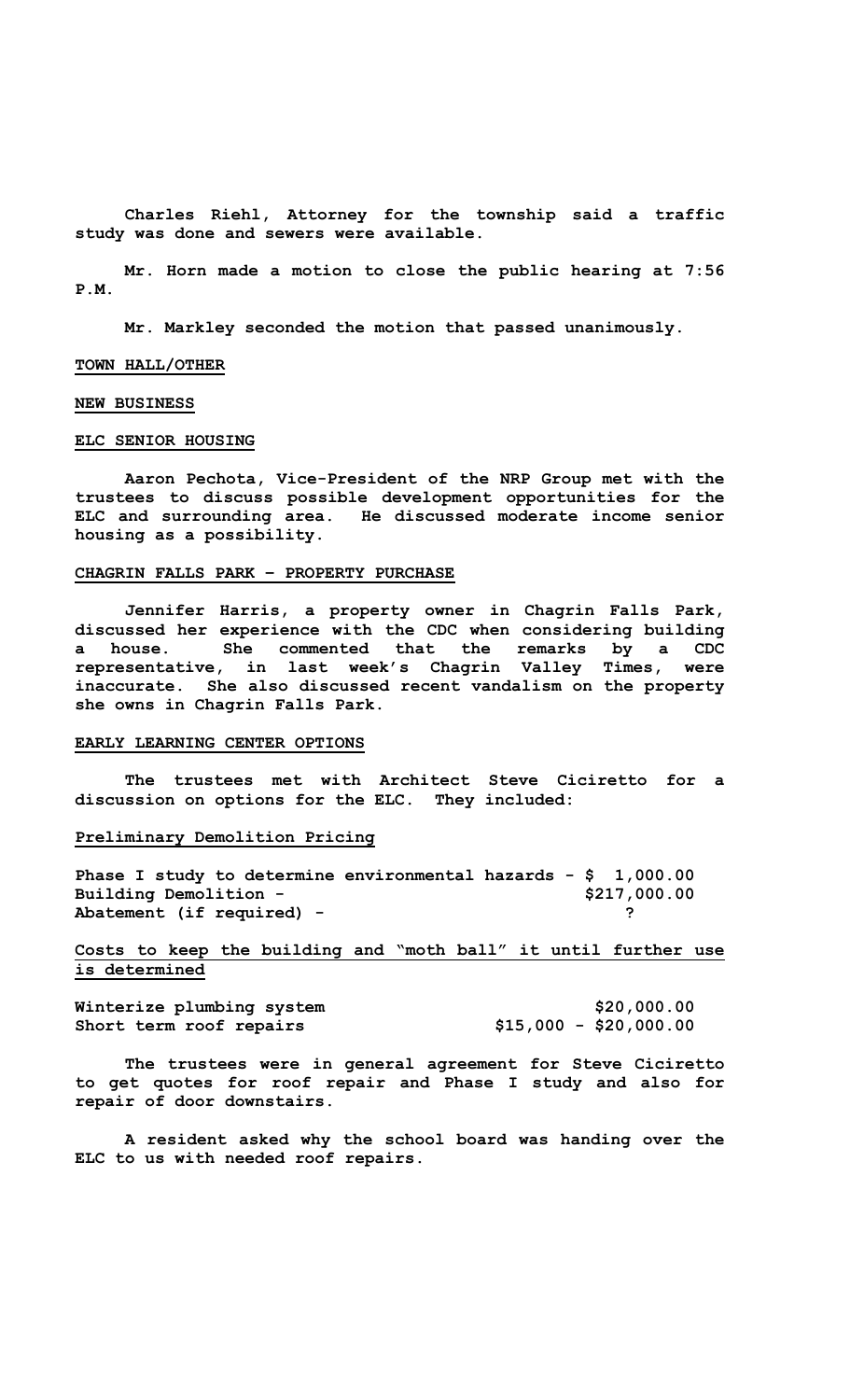### **RIVER ROAD PARK BATHROOMS**

 **The trustees also reviewed, with Mr. Ciciretto, construction documents for the proposed bathrooms at the park.** 

#### **AUGUST MEETING SCHEDULE**

 **The trustees were in general agreement to not cancel any regularly scheduled meetings in August and to hold a special meeting on Wednesday, August 9, 2006 at 7:00 P.M. to meet with the 208 Committee.** 

# **CHAGRIN FALLS PARK – LAND BANK PARCEL PURCHASE**

 **The trustees were in general agreement to sell parcels 02- 064500 and 02-157200 in Chagrin Falls Park to Jennifer Harris for \$300.00 each.** 

### **TOWNSHIP COMPUTER CONSULTING**

 **The trustees were in general agreement to authorize payment of \$795.00 to ABC Computing Service for a one year maintenance renewal of (3) township Firewalls. (P.O. 222)** 

#### **EAGLE SCOUT PROCLAMATIONS**

 **The trustees affixed their signatures to two proclamations honoring Michael Mercer and David Kupiec on achieving the rank of Eagle Scout.** 

## **ROAD DEPARTMENT**

 **Mr. Horn made a motion to accept the bid from Pavement Technology for \$65,256.76 for the Asphalt Maintenance Seal of various roads in the township per the recommendation of Highway Superintendent Alan Halko. (P.O. 221)** 

**Mr. Markley seconded the motion that passed unanimously.** 

#### **Bids for Two International Dump Trucks**

 **Mr. Horn made a motion to re-advertise for (2) International Dump Trucks and authorized the Fiscal Officer to place the necessary legal advertisement in the News Herald for sealed bids, per the recommendation of Highway Superintendent Alan Halko. (Note: There were no bids in the first bid.)** 

**Ms. White seconded the motion that passed unanimously.** 

## **ZONING DEPARTMENT**

 **Mr. Horn made a motion to hire Assistant Zoning Inspector Joe Orlowski for one day a week at the hourly rate of \$17.15 during the transition period in hiring a new Assistant Zoning Inspector.** 

**Mr. Markley seconded the motion that passed unanimously.**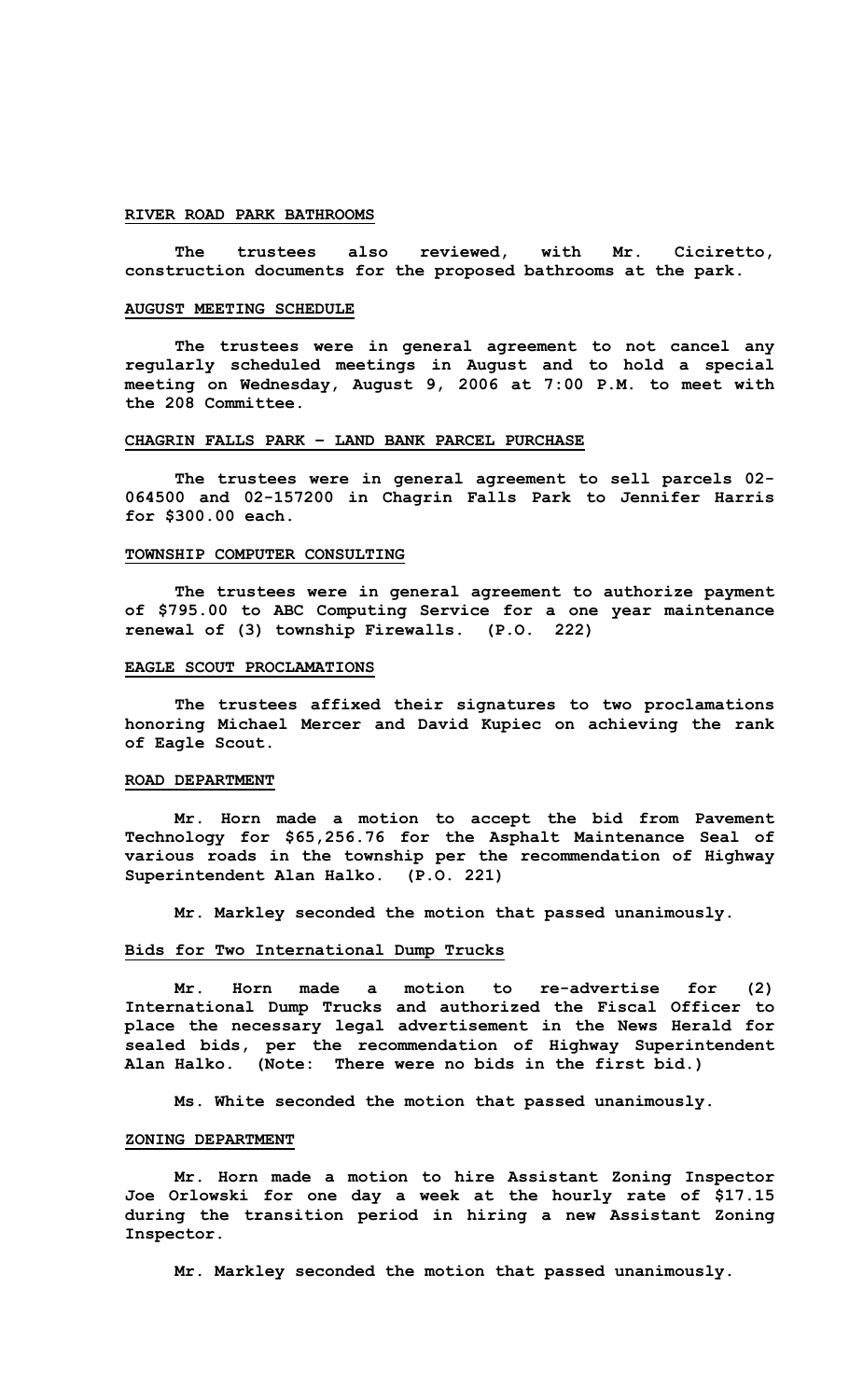# **RESIGNATION**

 **The trustees were in general agreement to accept the resignation of Ray Richards from the Zoning Commission due to increased job responsibilities.** 

#### **CORRESPONDENCE**

**Bainbridge Township Zoning Commission Minutes, dated June 29, 2006.** 

**Copy of letter from Mr. John Andras to the Bainbridge Township Zoning Commission, dated July 25, 2006. RE: Request to withdraw proposed zoning amendment Z-2006-5.** 

**Copy of letter from the Geauga Soil & Water Conservation District to Inga Schmidt and Bruce Linsday, dated July 24, 2006. RE: 7259 Country Lane.** 

**Letter from Eileen Smith, Geauga Park District, dated July 27, 2006. RE: Catch the Spirit – Holiday Tree Display.** 

#### **MINUTES**

 **Mr. Markley made a motion to accept the minutes of the June 26, 2006 meeting as written.** 

**Ms. White seconded the motion that passed unanimously.** 

# **CHECKS DATED JULY 31, 2006**

 **The trustees examined the above checks and invoices for same, and Mr. Markley moved that these checks for outstanding obligations be accepted for payment.** 

**Ms. White seconded the motion that passed unanimously.** 

**Note: A copy of said checks is attached to, and becomes a permanent part of, these minutes.**